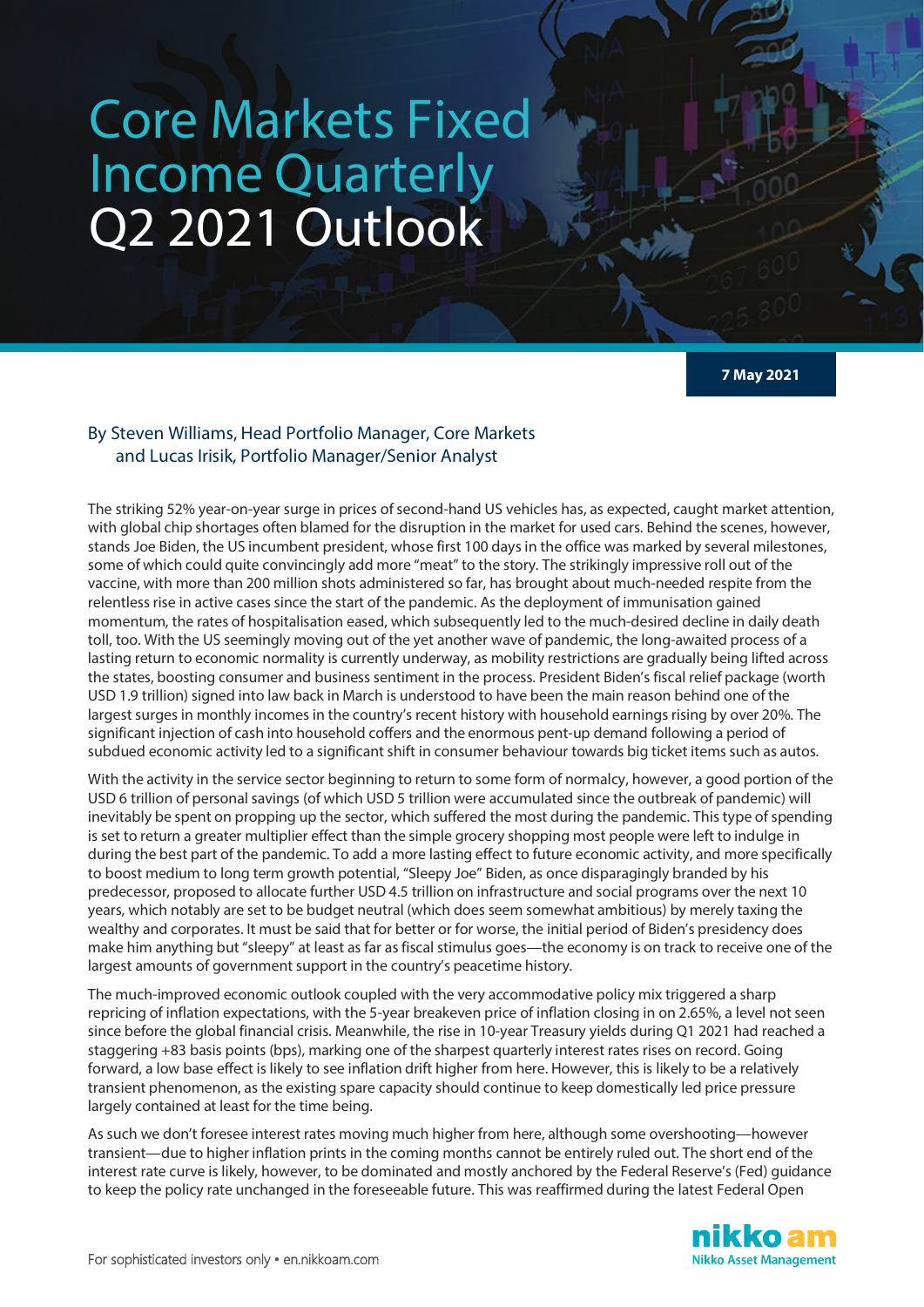Market Committee meeting, at which the Committee decided to leave all its policy levers on a maximally accommodative setting amid its expectations towards the policy rate being unchanged for the next three years.

Moving to continental Europe, the European Union (EU) appears to have finally gotten its act together and the initial botched effort in vaccine deployment was replaced by a wide-scale roll out that one would have expected from a union that prides itself on institutional strength and cohesive approach, right from the start. The pickup in vaccine deployment has coincided with a general trend lower in active cases across the continent, which if sustained, could still save at least part of the tourism season, lending the much-needed boost to the European service sector on the whole. With the European Central Bank (ECB) maintaining its approach to keeping financial conditions accommodative in a broad and flexible sense, the peripheral spreads are set to be well supported, whilst short term interest rates remain anchored. Any episodes of heightened volatility leading to tightening of financial conditions will be dealt with in a timely fashion with the ECB adjusting the pace of weekly asset purchases at will.

In Italy, Prime Minister Mario Draghi unveiled unprecedented spending and reform plans worth more than 10% of the country's gross domestic product; these are mainly fuelled by the EU funds and aimed at boosting institutional strength and in turn future growth potential. Meanwhile Germany looks at the post Merkel era, with the latest polls for the Bundestag election later this year suggesting a sharp turn towards the Greens.

Among G10's main oil exporters, Canada and Norway both saw a marked change in their respective central banks' communique. The Bank of Canada (BOC) recognised much improved economic prospects by paring back the pace of net purchases of government bonds whilst also allowing some short-term maturities to roll off. The initial process of balance sheet normalisation saw a marked decline in the BOC's total assets from Canadian dollar (CAD) 575 billion at its peak in March to CAD 485 billon at the end of April. The Norges Bank went even further and suggested that the first policy rate hike is likely this year as a prolonged period of low interest rates heightens the risk related to a build-up of financial imbalances. The short end of the interest rate curve has already priced in over 50 bps worth of monetary policy tightening for the next 12 months.

In Australasia, both the reserve banks of Australia and New Zealand seem unyielding that despite the strength of the economic recoveries to date, their respective policy rates are likely to remain on hold for much longer whilst the economies absorb the remaining slack, boosting wages and in turn putting inflation on a sustainable trajectory in line with the official targets. The very much frothy property market, particular in New Zealand, are to be dealt via macroprudential tools. With a wide scale deployment of vaccines at its infancy at best, tourism in that part of the world is unlikely to recover anytime soon.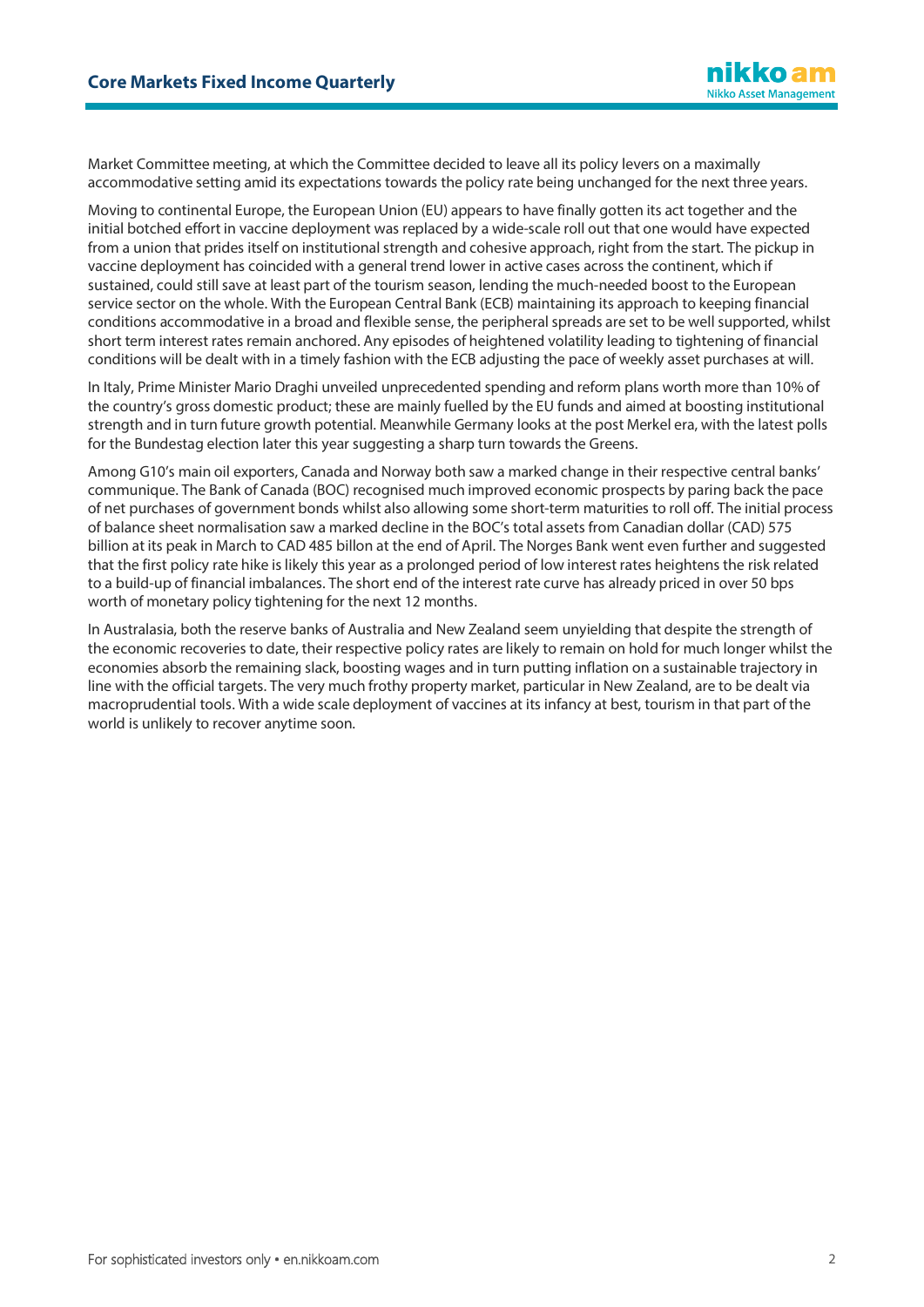Important information: This document is prepared by Nikko Asset Management Co., Ltd. and/or its affiliates (Nikko AM) and is for distribution only under such circumstances as may be permitted by applicable laws. This document does not constitute personal investment advice or a personal recommendation and it does not consider in any way the objectives, financial situation or needs of any recipients. All recipients are recommended to consult with their independent tax, financial and legal advisers prior to any investment.

This document is for information purposes only and is not intended to be an offer, or a solicitation of an offer, to buy or sell any investments or participate in any trading strategy. Moreover, the information in this document will not affect Nikko AM's investment strategy in any way. The information and opinions in this document have been derived from or reached from sources believed in good faith to be reliable but have not been independently verified. Nikko AM makes no guarantee, representation or warranty, express or implied, and accepts no responsibility or liability for the accuracy or completeness of this document. No reliance should be placed on any assumptions, forecasts, projections, estimates or prospects contained within this document. This document should not be regarded by recipients as a substitute for the exercise of their own judgment. Opinions stated in this document may change without notice.

In any investment, past performance is neither an indication nor guarantee of future performance and a loss of capital may occur. Estimates of future performance are based on assumptions that may not be realised. Investors should be able to withstand the loss of any principal investment. The mention of individual securities, sectors, regions or countries within this document does not imply a recommendation to buy or sell.

Nikko AM accepts no liability whatsoever for any loss or damage of any kind arising out of the use of all or any part of this document, provided that nothing herein excludes or restricts any liability of Nikko AM under applicable regulatory rules or requirements.

All information contained in this document is solely for the attention and use of the intended recipients. Any use beyond that intended by Nikko AM is strictly prohibited.

Japan: The information contained in this document pertaining specifically to the investment products is not directed at persons in Japan nor is it intended for distribution to persons in Japan. Registration Number: Director of the Kanto Local Finance Bureau (Financial Instruments firms) No. 368 Member Associations: The Investment Trusts Association, Japan/Japan Investment Advisers Association.

United Kingdom and rest of Europe: This document is communicated by Nikko Asset Management Europe Ltd, which is authorised and regulated in the United Kingdom by the Financial Conduct Authority (the FCA) (FRN 122084). This document constitutes a financial promotion for the purposes of the Financial Services and Markets Act 2000 (as amended) (FSMA) and the rules of the FCA in the United Kingdom, and is directed at professional clients as defined in the FCA Handbook of Rules and Guidance.

United States: This document may not be duplicated, quoted, discussed or otherwise shared without prior consent. Any offering or distribution of a Fund in the United States may only be conducted via a licensed and registered broker-dealer or a duly qualified entity. Nikko Asset Management Americas, Inc. is a United States Registered Investment Adviser.

Singapore: This document is for information to institutional investors as defined in the Securities and Futures Act (Chapter 289), and intermediaries only. Nikko Asset Management Asia Limited (Co. Reg. No. 198202562H) is regulated by the Monetary Authority of Singapore.

Hong Kong: This document is for information to professional investors as defined in the Securities and Futures Ordinance, and intermediaries only. The contents of this document have not been reviewed by the Securities and Futures Commission or any regulatory authority in Hong Kong. Nikko Asset Management Hong Kong Limited is a licensed corporation in Hong Kong.

New Zealand: This document is issued in New Zealand by Nikko Asset Management New Zealand Limited (Company No. 606057, FSP22562). It is for the use of wholesale clients, researchers, licensed financial advisers and their authorised representatives only.

Kingdom of Bahrain: The document has not been approved by the Central Bank of Bahrain which takes no responsibility for its contents. No offer to the public to purchase the Strategy will be made in the Kingdom of Bahrain and this document is intended to be read by the addressee only and must not be passed to, issued to, or shown to the public generally.

Kuwait: This document is not for general circulation to the public in Kuwait. The Strategy has not been licensed for offering in Kuwait by the Kuwaiti Capital Markets Authority or any other relevant Kuwaiti government agency. The offering of the Strategy in Kuwait on the basis a private placement or public offering is, therefore, restricted in accordance with Decree Law No. 7 of 2010 and the bylaws thereto (as amended). No private or public offering of the Strategy is being made in Kuwait, and no agreement relating to the sale of the Strategy will be concluded in Kuwait. No marketing or solicitation or inducement activities are being used to offer or market the Strategy in Kuwait.

Kingdom of Saudi Arabia: This document is communicated by Nikko Asset Management Europe Ltd (Nikko AME), which is authorised and regulated by the Financial Services and Markets Act 2000 (as amended) (FSMA) and the rules of the Financial Conduct Authority (the FCA) in the United Kingdom (the FCA Rules). This document should not be reproduced, redistributed, or sent directly or indirectly to any other party or published in full or in part for any purpose whatsoever without a prior written permission from Nikko AME.

This document does not constitute investment advice or a personal recommendation and does not consider in any way the suitability or appropriateness of the subject matter for the individual circumstances of any recipient. In providing a person with this document, Nikko AME is not treating that person as a client for the purposes of the FCA Rules other than those relating to financial promotion and that person will not therefore benefit from any protections that would be available to such clients.

Nikko AME and its associates and/or its or their officers, directors or employees may have or have had positions or material interests, may at any time make purchases and/or sales as principal or agent, may provide or have provided corporate finance services to issuers or may provide or have provided significant advice or investment services in any investments referred to in this document or in related investments. Relevant confidential information, if any, known within any company in the Nikko AM group or Sumitomo Mitsui Trust Holdings group and not available to